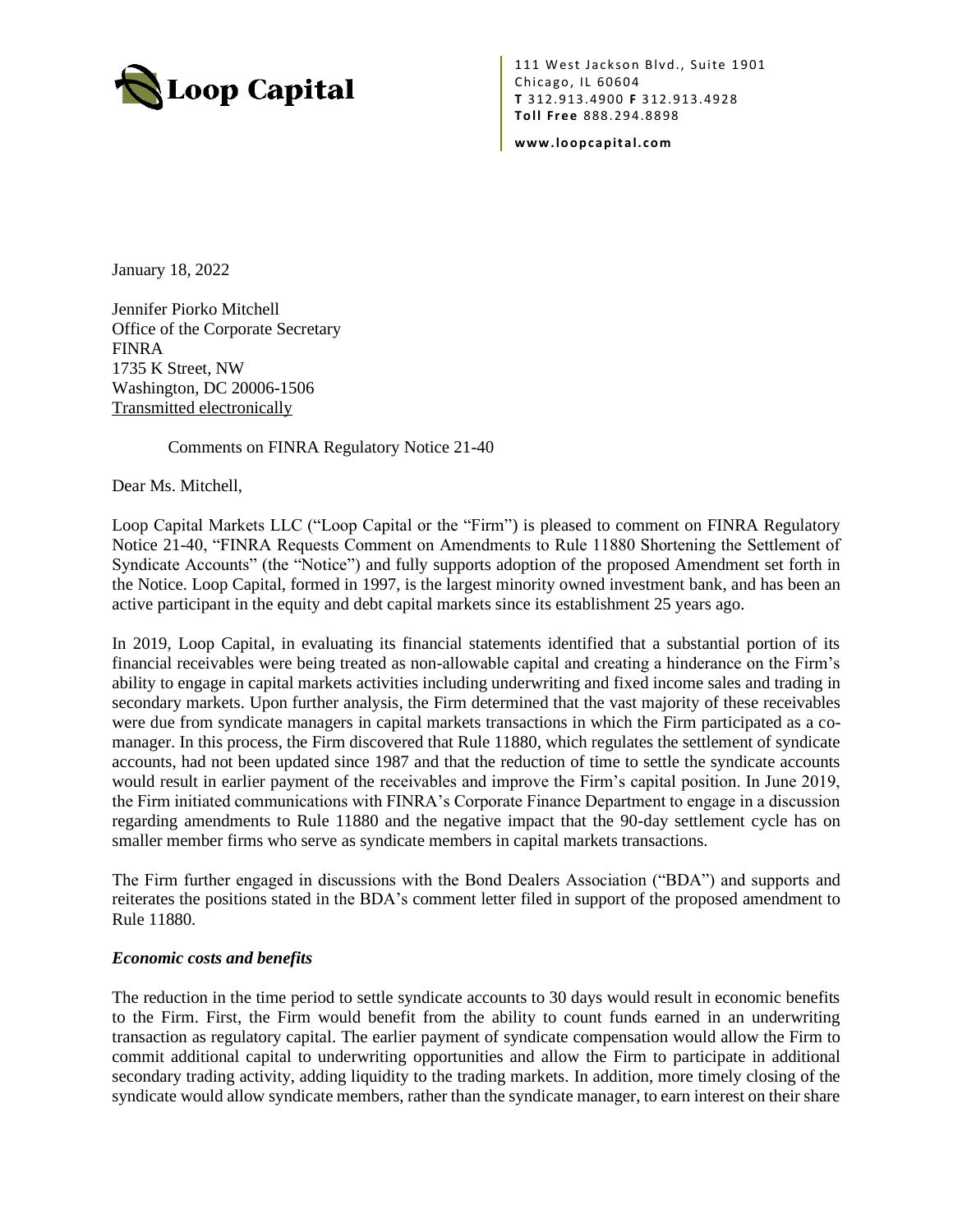of the syndicate proceeds. Under the current structure, the syndicate manager receives 100% of the interest earned on the syndicate proceeds.

In addition to the direct financial benefit, the proposed 30-day deadline for closing syndicate accounts would significantly reduce counterparty risk. Under the current rule, the syndicate member would be at risk of default by the syndicate manager for 90 days. Reducing this counterparty risk exposure to 30 days or less would reduce the duration of this counterparty risk exposures by two-thirds. While the risk of default is small, it is not zero, as the bankruptcy of Lehman Brothers demonstrated in 2008. The reduction of counterparty risk as a key focus of Chairman Gensler when Loop Capital and the BDA met with him in the Summer of 2021 to discuss Rule 11880 and the Net Capital Rule. In 1985, the then-NASD adopted the first syndicate closing rule establishing a deadline for settling accounts and paying comanagers, stating in the adopting release "delays in settling these [syndicate] accounts can result in unnecessary outlays of time and money by syndicate participants." (NASD NTM 85-59). What was true in 1985, continues to remain true today.

## *Definition of corporate debt security*

Loop Capital agrees with the definition of "corporate debt security" in the Notice as "a type of 'TRACE-Eligible Security' that is United States dollar-denominated and issued by a U.S. or foreign private issuer." We believe this definition generally captures the universe of corporate bonds—investment grade and high yield—for which a move to a 30-day syndicate closing deadline would be easily achievable. However, Loop Capital also believes that securities covered by the proposed amendments to Rule 11880 should also include Securitized Products as defined in Rule 6710(m). The process for managing the syndicate account, paying vendors, and releasing deal revenue to comanagers is virtually the same for both corporate bonds and publicly offered securitized products.

## *Closing of Syndicate Accounts*

As the Notice states, the time allotted to settle syndicate accounts in Rule 11880 is designed to allow bookrunners to "aggregate and bill expenses related to the offering, including due diligence, legal, marketing and distribution costs." Over the past 18 months, Loop Capital has served as the syndicate manager in two offerings which would be covered by the amended Rule. In discussions with our team who handled the settlement of the syndicate, they did not identify any issues which would have precluded settlement in the 30 day time period proposed. Loop Capital fully supports the proposed amendment to shorten the settlement period to 30 days and does not believe this time period will present substantive challenges to firms who serve as syndicate managers.

## *Syndicate deadline for equity underwriting*

Loop Capital further supports reducing the time period for settling equity syndicate accounts from 90 days. Although we understand that there may be some differences in process for equity offerings (over-allotment options for one), we believe that these differences do not justify the 90-day time frame and that a shorter time frame is appropriate. To this end, Loop Capital supports the applying the two-stage approach referenced in the Notice to equity offerings. This will result in a faster payout of a significant percentage of the syndicate profits and reduce counterparty exposure in equity offerings.